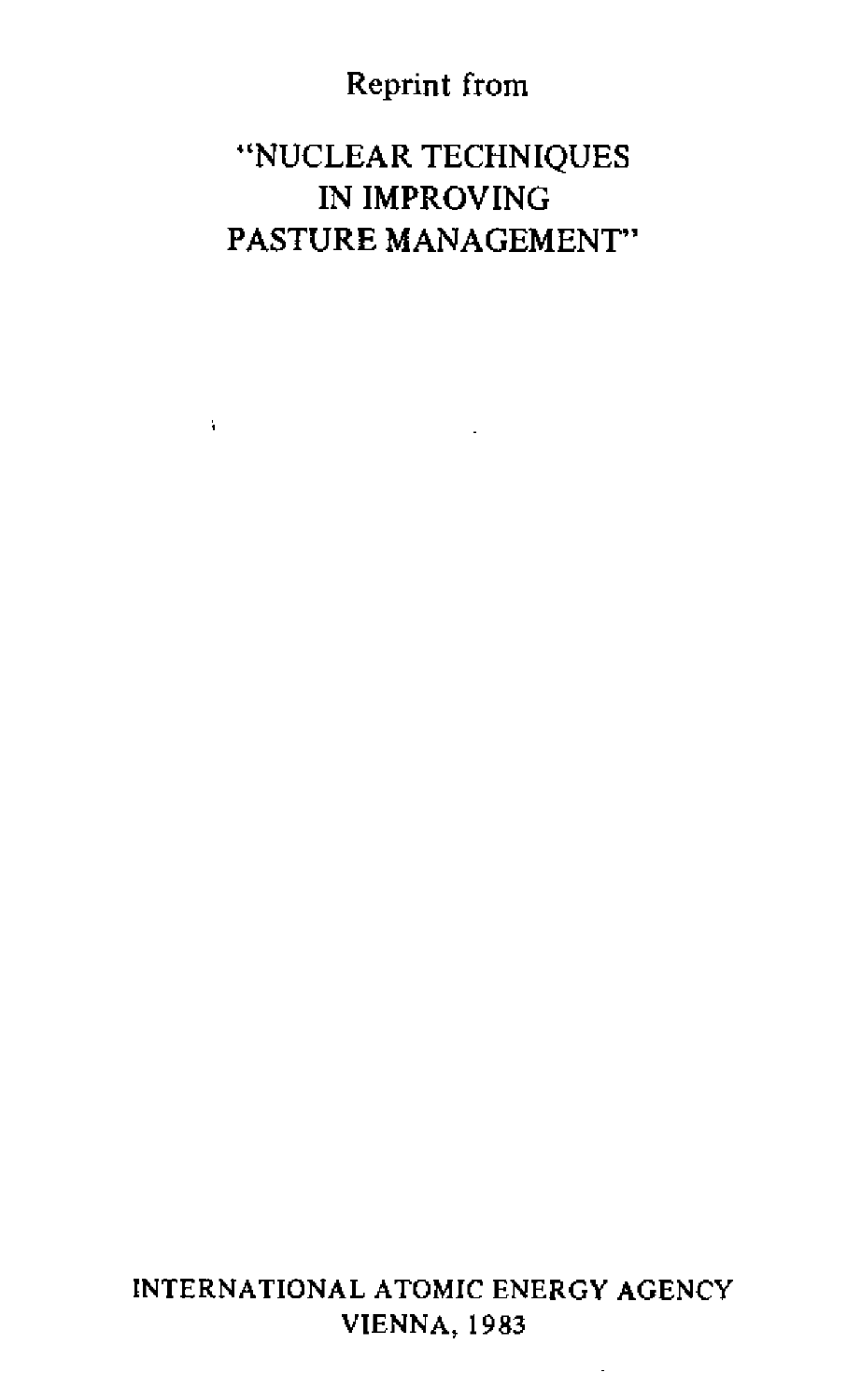# ASSESSING NUTRIENT CYCLING IN THE SOIL/PLANT/ANIMAL SYSTEM OF SEMI-ARID PASTURE LANDS

H.F. MAYLAND Science and Education Administration, Agricultural Research, United States Department of Agriculture, Kimberly, Idaho, United States of America

#### **Abstract**

ASSESSING NUTRIENT CYCLING *IN* THE SOIL/PLANT/ANIMAL SYSTEM OF SEMI-ARID PASTURE LANDS.

Isotopic labelling is helpful in understanding the fate of nutrient fertilizers and determining the chemical and biochemical mechanisms that affect nutrient cycling through the soil/plant/ animal system. Use of isotopic P and S in grassland systems is briefly discussed. Plant growth is discussed in response to nutrient levels in soil extracts and plant tissue. Optimizing plant growth will generally ensure high yields of quality forage that will result in good animal performance.

Soils provide a medium not only to physically support plants, but also to hold water and provide nutrients for plant growth. The ability to manipulate plant growth is greatly dependent on an understanding of the processes associated with nutrients in soils, water and plants. Those interested in utilizing forages would add the grazing animal to this complex system.

Isotopes have been successfully used to evaluate the basic aspects of soil chemistry such as cation-exchange equilibrium, availability of various nutrient sources and leaching rate [1]. Isotopes have also aided studies of such biochemical mechanisms as nutrient uptake by plants [2], redistribution within the plant and subsequent decomposition rates [1 ].

Isotopes are very useful in nutrient cycling studies. One may wish to identify the rate or movement of a nutrient from one part (pool or compartment) in the system to another. Movement may involve nutrients in inorganic and organic forms as well as those that have several oxidation stages, e.g. **N, P** and S.

Results of nutrient cycling studies on grasslands, emphasizing the soil and plant system, have been summarized for N, P, S, K, Ca and Mg 13]. A nutrient cycling study involving 35S was conducted on a grass/legume pasture grazed by sheep [4]. These researches indentified flow rates and pool sizes for S in the soil, plant and animal parts of the system. Information gained from the study was very helpful in understanding the fate of fertilizer S.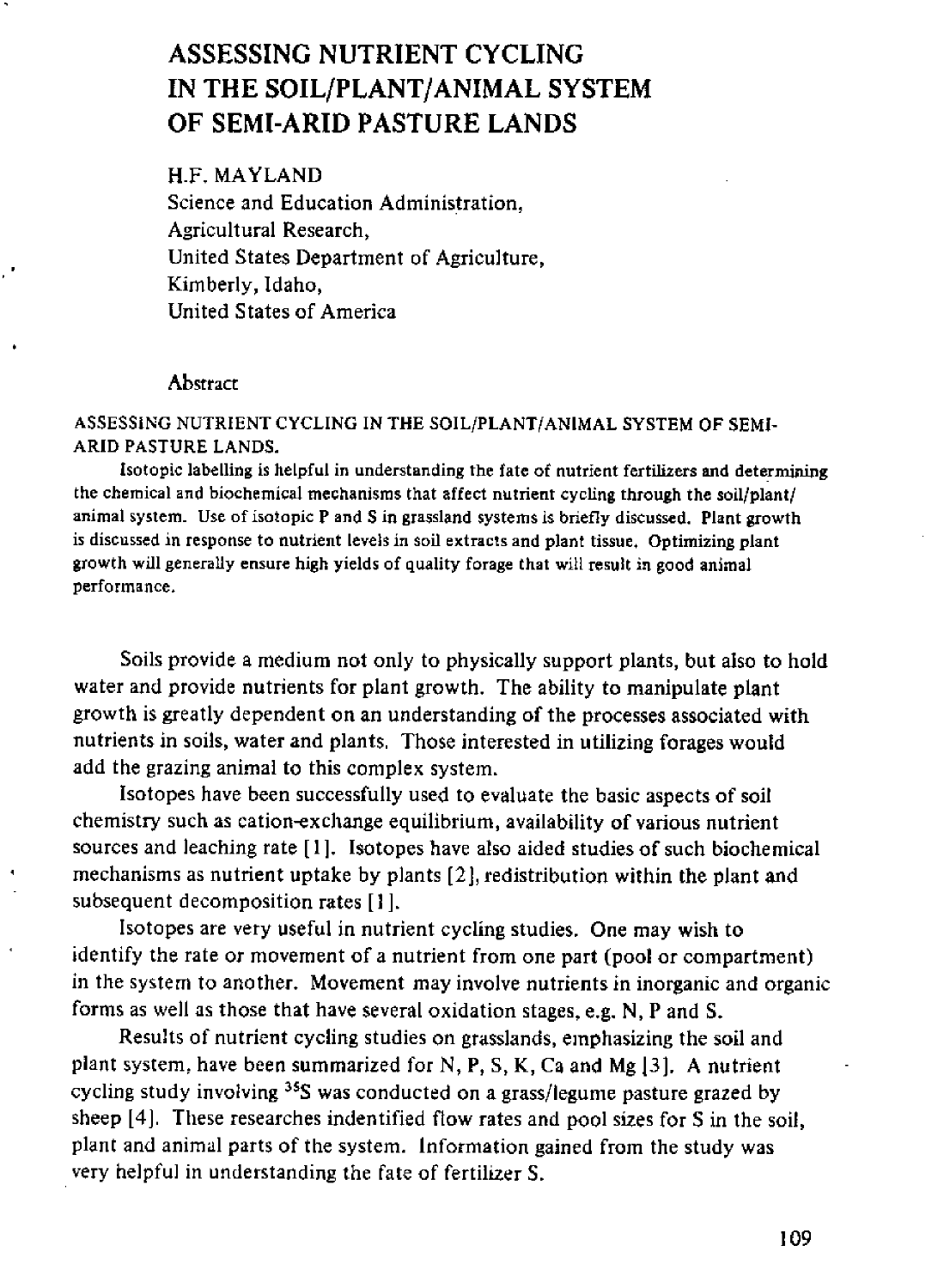

FIG.I, Relationship between crop yield and nutrient concentration in the supporting soil or the plant tissue,

| TABLE I.  DEFICIENT, MARGINAL AND ADEQUATE LEVELS OF SOIL |  |
|-----------------------------------------------------------|--|
| PHOSPHORUS FOR CROP GROWTH AS DETERMINED FOR VARIOUS      |  |
| EXTRACTANTS [5]                                           |  |

|                                                                   |                    | Relative soil P level |                   |
|-------------------------------------------------------------------|--------------------|-----------------------|-------------------|
| Extractant                                                        | Deficient<br>(ppm) | Marginal<br>(ppm)     | Adequate<br>(ppm) |
| $0.25$ N H <sub>2</sub> SO <sub>4</sub> + 0.05 N HCl<br>Mehlich I | $0 - 16$           | $17 - 37$             | >38               |
| 0.03 N NH <sub>4</sub> F + 0.025 N HCl<br>Bray and Kurtz 1        | $0 - 15$           | $16 - 30$             | >30               |
| $0.5$ N NaHCO <sub>3</sub><br>Olsen                               | $0 - 5$            | $6 - 10$              | >10               |

Use of isotopes and mathematical modelling, aided by the computer, has greatly enhanced nutrient cycling studies. There are, however, many situations where an appropriate isotope does not exist or it is not feasible or necessary to use one. Such is the case for routine evaluation of soil fertility and plant nutrition. The objective is to provide adequate nutrient levels in the soil and plant tissue for optimum plant growth. Plant yield will increase, plateau and then decrease as nutrient levels in the soil and/or plant tissue increase (Fig. 1). The critical nutrient range (CNR) is the level of soil or plant tissue nutrient above which it is reasonably certain that the crop is amply supplied and below which it is deficient. To maintain higher nutrient levels in the soil or plant tissue may be uneconomical because of fertilizer costs, reduced crop quality, or both.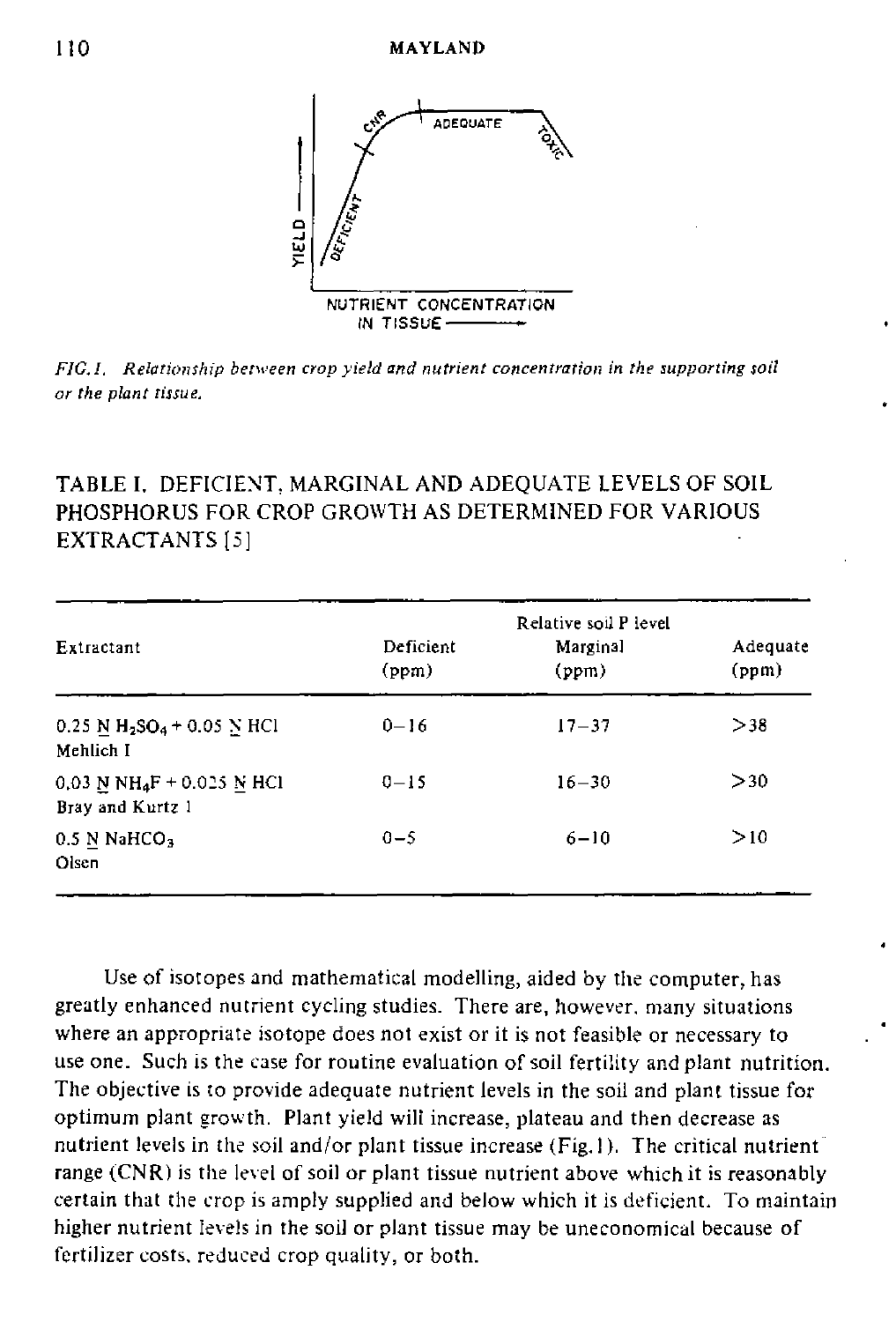### TABLE II. LEVEL OF EXTRACTABLE SOIL SULPHUR ABOVE WHICH A PLANT GROWTH RESPONSE TO FERTILIZER SULPHUR WOULD NOT BE EXPECTED [7]

| Extractant                                              | Crop                                                         | Extractable S<br>(ppm) |
|---------------------------------------------------------|--------------------------------------------------------------|------------------------|
| Ammonium acetate<br>$(NH_4OAc)$                         | Millet                                                       | $6 - 7$                |
| $Ca(H_2PO_4)_2$                                         | Corn<br>Alfalfa<br>Wheat, oats.<br>barley<br>Alfalfa, clover | 8<br>10<br>7<br>12     |
| NaH <sub>2</sub> PO <sub>4</sub> in NH <sub>4</sub> OAc | Mixed pasture                                                | ۱O                     |
| $Ca(H2PO4)2$<br>in NH4OAc                               | Alfalfa                                                      | 9                      |

### TABLE III. DEFICIENT, MARGINAL AND ADEQUATE LEVELS OF DTPA-EXTRACTABLE SOIL MICRONUTRIENTS CORRESPONDING TO THE GROWTH OF SENSITIVE CROPS [8]

|           | Nutrient concentration extracted from soil |                   |                   |  |
|-----------|--------------------------------------------|-------------------|-------------------|--|
| Nutrient  | Deficient<br>(ppm)                         | Marginal<br>(ppm) | Adequate<br>(ppm) |  |
| Zinc.     | < 0.5                                      | $0.5 - 1.0$       | >1.0              |  |
| Iron      | < 2.5                                      | $2.5 - 4.5$       | >4.5              |  |
| Manganese | < 1.0                                      |                   | >1.0              |  |
| Copper    | $0.2$                                      |                   | >0.2              |  |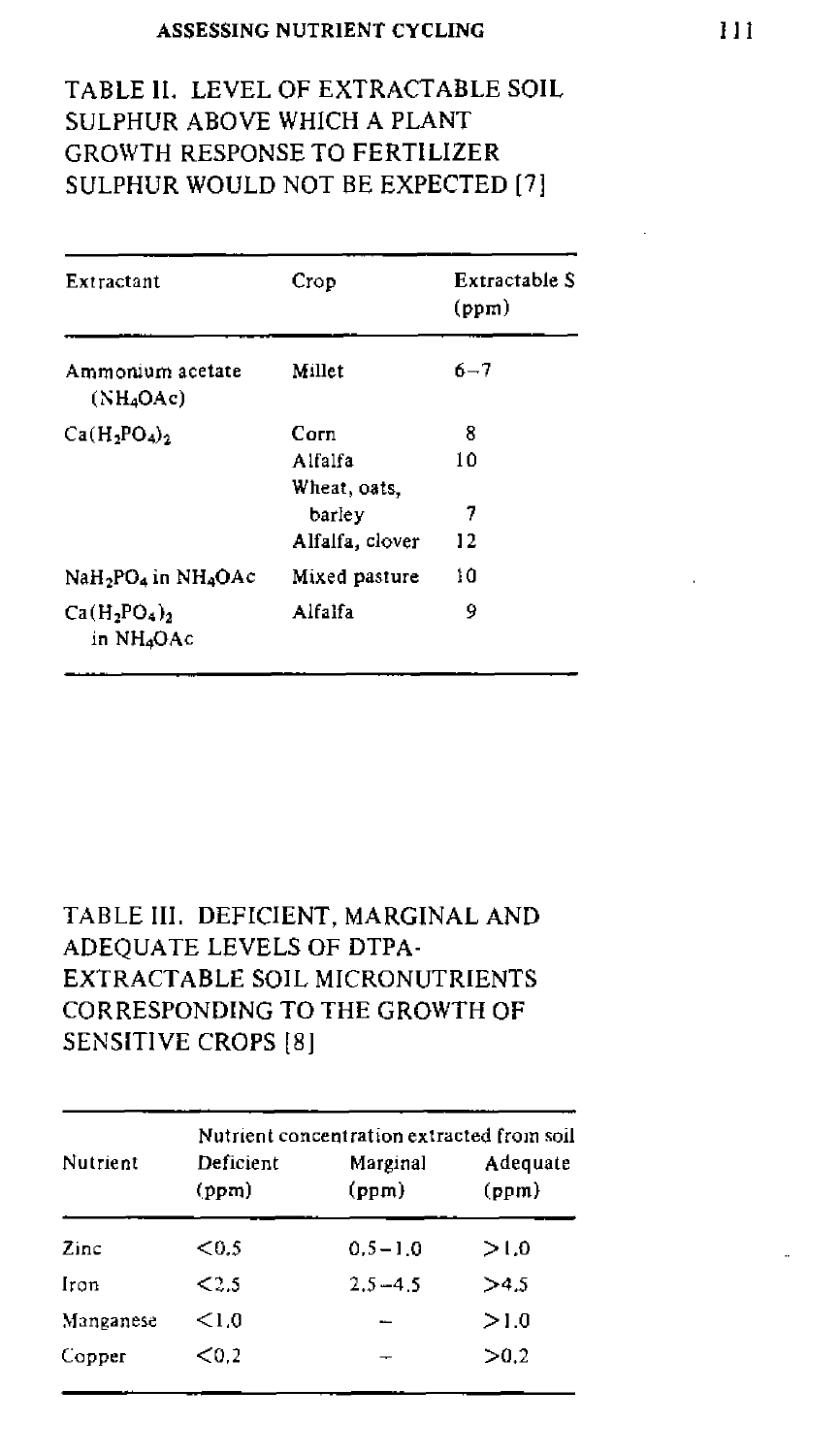#### 112 **MAYLAND**

### TABLE IV. DEFICIENT, MARGINAL AND ADEQUATE LEVELS OF NH4HCO <sup>3</sup> -**DTPA-EXTRACTABLE MACRO- AND MICRON UTRIENTS** IN ALKALINE SOILS AS DETERMINED NECESSARY FOR CROP GROWTH [9]

|                         | Nutrient concentration extracted from soil |                     |                       |  |
|-------------------------|--------------------------------------------|---------------------|-----------------------|--|
| Nutrient                | Deficient<br>(ppm)                         | Marginal<br>(ppm)   | Adequate<br>(ppm)     |  |
| Phosphorus <sup>2</sup> | $\leq$ 3<br>$(7)$                          | $4 - 7$<br>$(8-14)$ | $8 - 11$<br>$(15-22)$ |  |
| Potassium <sup>e</sup>  | $60$                                       | $61 - 20$           | >120                  |  |
| Zinc                    | $0.9$                                      | $1 - 1.5$           | >1.5                  |  |
| Iron <sup>d</sup>       | $\leq$                                     | $2 - 4$             | >4                    |  |
| Copper                  | $0.5$                                      |                     | > 0.5                 |  |
| Manganese               | < 1.8                                      |                     | >1.8                  |  |

<sup>a</sup> The P values shown here as deficient, marginal and adequate were identified as very low, low and medium for alfalfa and low, medium and high, respectively, for corn sorghum, small grains and grasses.

**b** Values in parentheses are for NaHCO<sub>3</sub>-extractable soil P.

<sup>c</sup> Similar ranges were identified for ammonium-acetate-extractable K.

d A critical soil Fe level for sorghum was established at 4.8 ppm by Havlin and Soltanpour [10].

Soil analysis may be a good tool for diagnosing the nutrient availability for many plants. Extensive correlation studies must be conducted between nutrient levels extracted from soils and the corresponding plant growth. Nutrient extractability will vary between extractants and between soils because of the pH, soil texture, presence of free calcium carbonate, cation exchange capacity, organic matter, nutrient interactions, etc.

Thus it is not unexpected to find that marginal soil P levels (corresponding to CNR) vary between extractants (Table I) [5]. For example, in an evaluation of nine extractants, the 0.03 N  $NH_4F + 0.025$  N HCl extractant shown in Table I was best correlated with forage growth  $(r = 0.82)$  on soils with a pH of 5.3 to 6.5 [6]. The 0.5 N NaHCO<sub>3</sub> extractant was correlated with forage yield (r = 0.73) in the above study and is generally superior to other extractants when evaluating P levels in alkaline soils.

Extractable soil S levels corresponding to the CNR or a single value are given in Table II [7] for four extractants.

Testing soils for trace mineral levels is done in many laboratories. Zinc deficiency is most common in the western and southern United States of America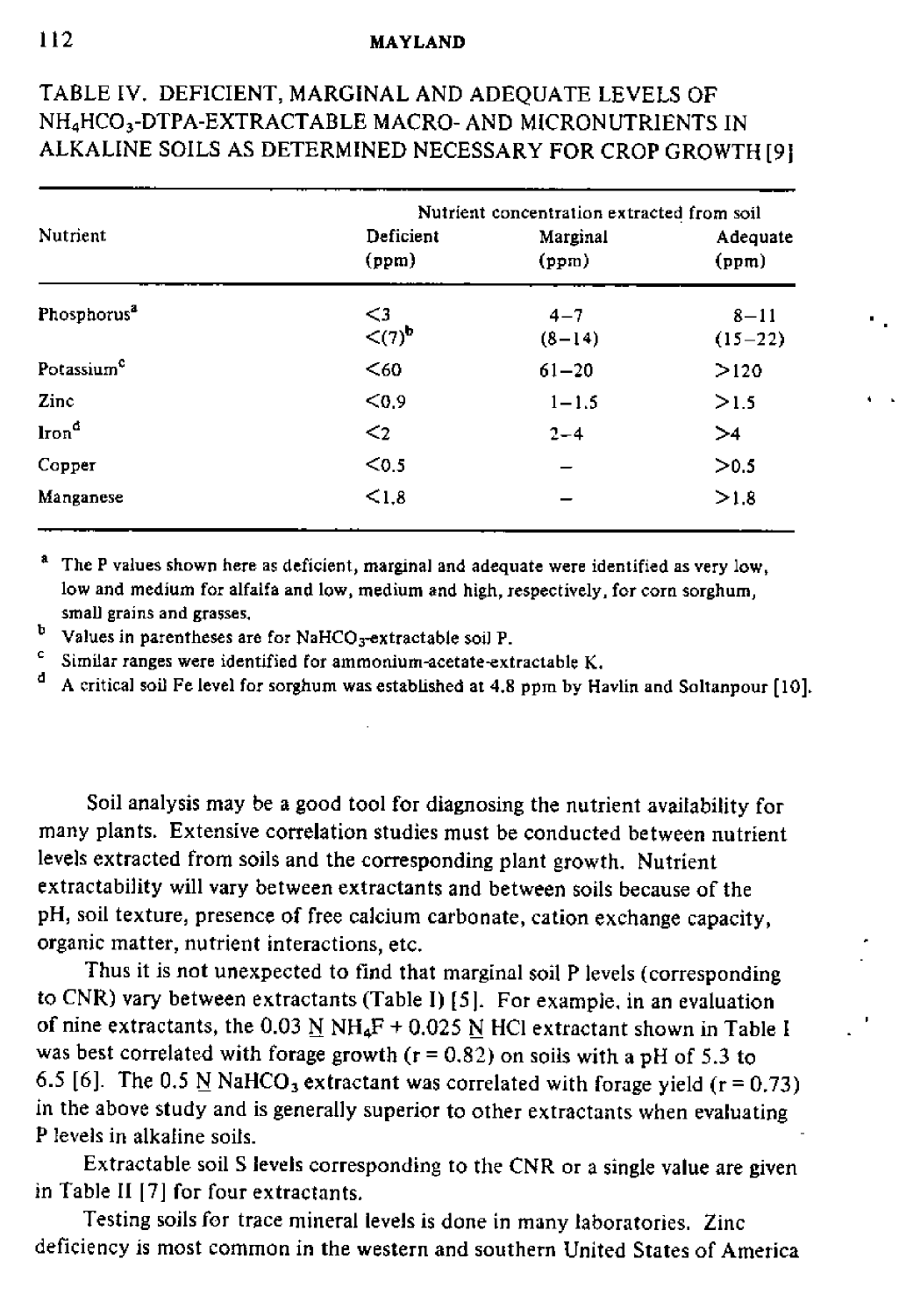### TABLE V. CRITICAL, ADEQUATE, AND HIGH NUTRIENT RANGES IN WHOLE-PLANT TISSUE FOR GROWTH OF WHEAT, BARLEY, RYE, OATS, BROME GRASS, ORCHARD GRASS AND TIMOTHY SAMPLED AT THE BOOT STAGE<sup>4,b</sup>

| Nutrient                             | Critical      | Nutrient concentration in tissue<br>Adequate | High        |
|--------------------------------------|---------------|----------------------------------------------|-------------|
| Nitrogen $(\%)$                      | $1,5 - 2,0$   | $2.1 - 3.0$                                  | >3.0        |
| Phosphorus $(\%)$                    | $0.15 - 0.20$ | $0.21 - 0.5$                                 | > 0.5       |
| Potassium (%)                        | $1.2 - 1.5$   | $1.6 - 2.5$                                  | >2.5        |
| Calcium (%)                          | < 0.20        | $0.20 - 0.5$                                 | > 0.5       |
| Magnesium $(\%)$                     | < 0.13        | $0.14 - 0.4$                                 | > 0.4       |
| Sulphur $(\%)^c$                     | $0.15 - 0.19$ | $0.20 - 0.4$                                 | >0.4        |
| $\text{Zinc}\left(\text{ppm}\right)$ | $10 - 14$     | $20 - 50$                                    | $70 - 300$  |
| Boron $(ppm)$                        | $\leq$ 3      | $3 - 40$                                     | $41 - 50$   |
| Manganese (ppm)                      | $15 - 20$     | $20 - 100$                                   | $100 - 250$ |
| Inom(ppm)                            | $20$          | $20 - 250$                                   | >250        |
| Copper (ppm)                         | $3 - 5$       | $6 - 15$                                     | $16 - 30$   |

<sup>a</sup> Data are adapted from Refs  $[13-15]$ .

Values will vary for specific crops, plant part and time of sampling.

 $c$  N:S greater than 17 indicates likely S deficiency.

and in other arid and semi-arid areas around the world [81. Copper deficiency is common on peats and mucks and rarely occurs on mineral soils except on the very old and weathered soils of countries like Australia **181.** Manganese deficiency is common in humid and moderate rainfall areas (greater than 500 mm), whereas Fe deficiency (lime-induced chlorosis) is common in sensitive crops grown in semiarid areas of the western United States.

Excellent correlations have been obtained between crop growth and soil trace mineral extracted with the chelate-DTPA (0.005M diethylene triamine pentaacetic acid). The DTPA-extractable soil micro-nutrient levels corresponding to crop growth are shown in Table III [8j.

Progress has been made toward the successful use of a single extractant  $(NH_4HCO_TDTPA)$  for P, K, Zn, Fe, Cu and Mn [9]. Soil test values corresponding to deficient, marginal or adequate levels of crop response are given in Table IV [9, 10]. More verification is needed before this extractant and the corresponding test levels are unquestionably accepted.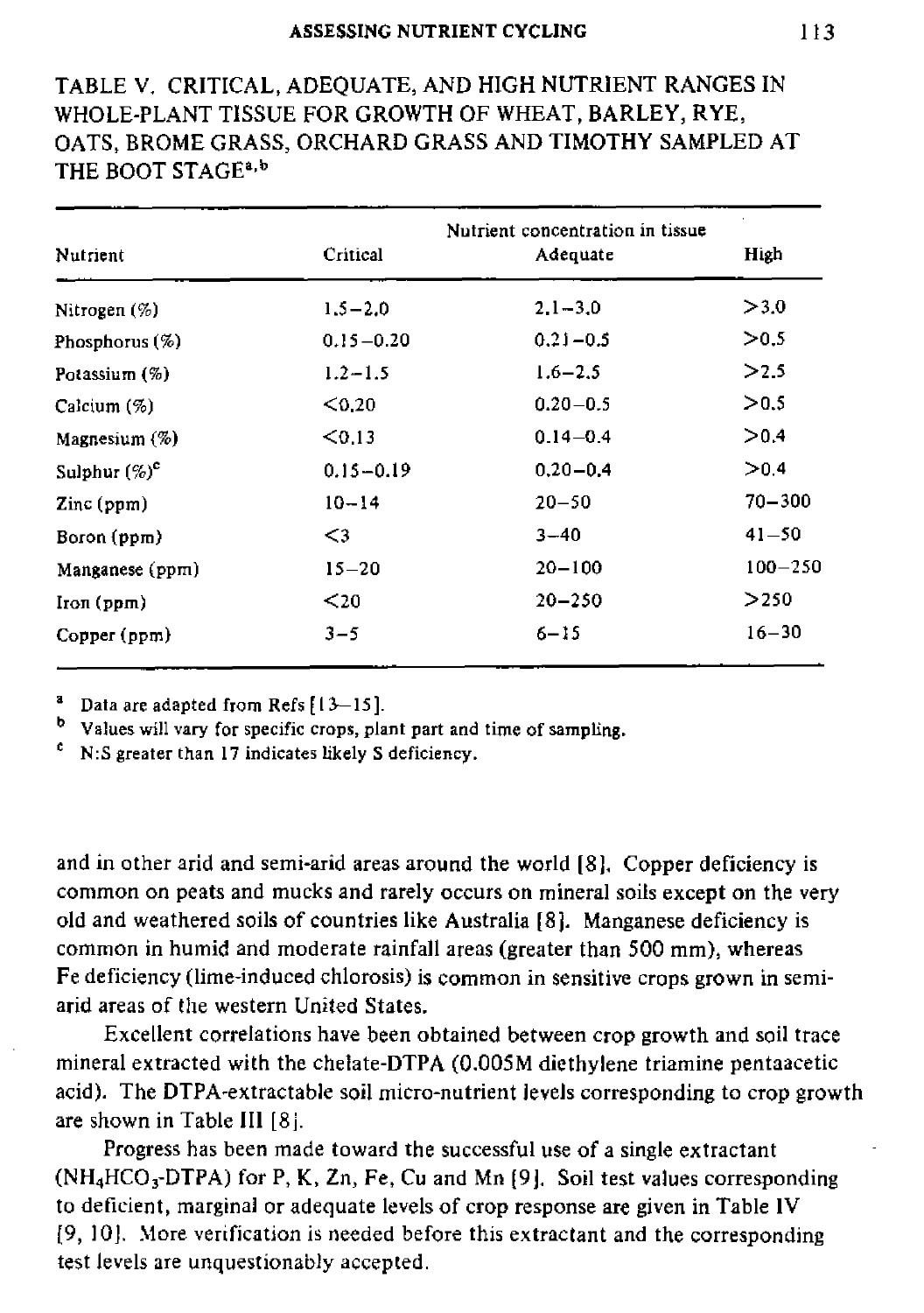#### 114 **MAYLAND**

### TABLE Vi. CRITICAL, ADEQUATE AND HIGH NUTRIENT RANGES IN THE TOP 15 CM OF FIRST-CUTTING TISSUE FOR GROWTH OF ALFALFA, SWEET CLOVER AND RED CLOVER SAMPLED BETWEEN BUD AND FIRST BLOOM<sup>a,b</sup>

| Nutrient                      | Critical       |    | Nutrient concentration in tissue<br>Adequate | High        |
|-------------------------------|----------------|----|----------------------------------------------|-------------|
| Nitrogen $(%)$                | $1.3 - 2.5$    |    | $2.6 - 3.7$                                  | >3.7        |
| Phosphorus $(\%)$             | $0, 20 - 0.25$ |    | $0.26 - 0.70$                                | > 0.7       |
| Potassium $(\%)$              | $1.8 - 2.4$    | A. | $2.4 - 3.7$                                  | $3.8 - 4.8$ |
| Calcium (%)                   | $1 - 2$        |    | $2 - 3$                                      | >3          |
| Magnesium $(\%)$              | $0.2 - 0.3$    |    | $0.3 - 1$                                    | >1          |
| Sulphur $(\%)^c$              | $0.2 - 0.25$   |    | $0.3 - 0.5$                                  | > 0.5       |
| $\text{Zinc (ppm)}$           | $10 - 14$      |    | $20 - 71$                                    | $71 - 300$  |
| Boron (ppm)                   | $15 - 25$      |    | $30 - 80$                                    | >80         |
| Manganese (ppm)               | $15 - 20$      |    | $21 - 200$                                   | $200 - 700$ |
| lron (ppm)                    | $30$           |    | $30 - 250$                                   | > 250       |
| Copper (ppm)                  | $3 - 5$        |    | $5 - 30$                                     | >30         |
| Molybdenum (ppm) <sup>a</sup> | $0.4 - 0.5$    |    | $1 - 10$                                     | >10         |

<sup>a</sup> Data are adapted from Refs  $[13-15]$ .<br><sup>b</sup> Values will vary for specific group pla

Values will vary for specific crops, plant part and time of sampling.

 $\mathbf{c}$ N:S greater than 15 or  $SO_4$ -S less than 500 ppm indicates S deficiency [16].

d Leaf and petiole sample.

### TABLE VII. TEN-YEAR MEANS OF FORAGE DRY MATTER PRODUCTION, ANIMAL STOCKING RATE AND BEEF PRODUCTION ON CRESTED WHEAT GRASS FERTILIZED WITH NITROGEN OR GROWN WITH ALFALFA [171

|                                   |      | N rate $(kg/ha)$ | Treatment | Wheat grass |
|-----------------------------------|------|------------------|-----------|-------------|
| Parameter                         | 0    | 45               | 90        | $+$ alfalfa |
| Beef production (kg/ha)           | 113  | 189              | 197       | 150         |
| Stocking rate (animal density/ha) | 94   | 163              | 175       | 190         |
| Forage production (kg/ha)         | 1950 | 3090             | 3490      | 2510        |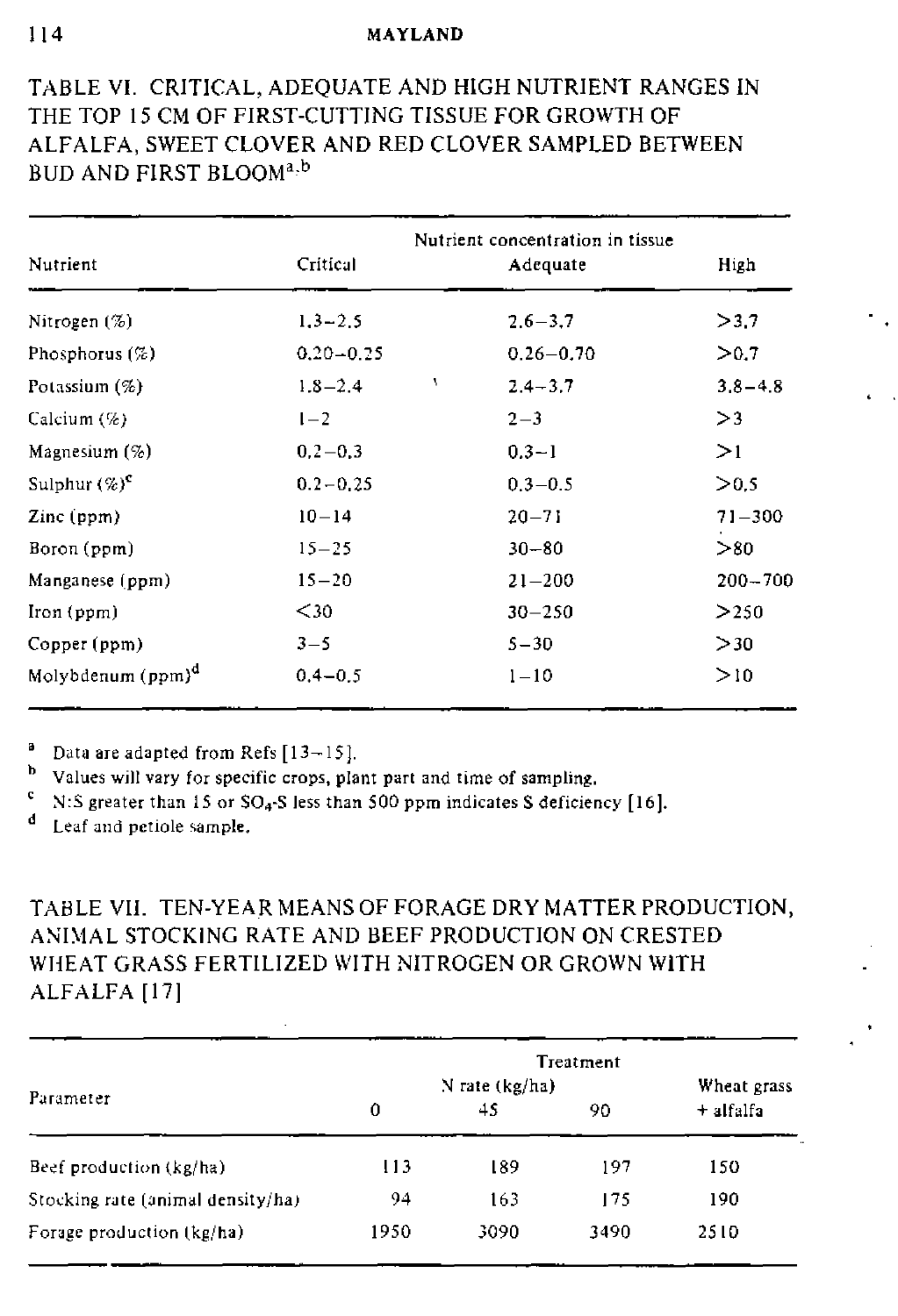### TABLE VIII, EFFECT OF NITROGEN, PHOSPHORUS AND SULPHUR FERTILIZATION ON CATTLE GAINS COMPARED WITH THOSE PRODUCED ON UNFERTILIZED SUB-CLOVER ANNUAL GRASS PASTURE [18]

| Fertilizer rate (kg/ha) |    |    | Live weight gains<br>attributed to | Beef produced<br>per kg |
|-------------------------|----|----|------------------------------------|-------------------------|
| N                       | P  | s  | fertilization<br>(kg/ha)           | fertilizer N<br>(kg/ha) |
| 64                      | 0  | 0  | 76                                 | 1.19                    |
| 80                      | 0  | 72 | 117                                | 1.46                    |
| 77                      | 29 | 40 | 154                                | 2,00                    |

Soil K, Ca and Mg values are rarely deficient in semi-arid and arid soils. The topic is included in Ref. 111] and will not be discussed here.

Nitrogen, on the other hand, is almost always deficient for plant growth and is only surpassed in importance by soil moisture that limits maximum forage yields in semi-arid areas. Soil tests to determine N availability are discussed by Dahnke and Vasey [12].

Plant analysis is an excellent tool for diagnosing the nutrient needs for most plants. Nutrient levels vary from one part of the plant to another and change with age or maturity.

Consequently, the plant part taken and the sampling time will depend on research that has been developed to show deficient or adequate levels in a specific plant part and at a certain growth stage for maximum crop production.

The user of such data should recognize the limitations of plant tissue analysis. Concentrations of nutrients in a plant are a result of both plant growth and nutrient supply. Consequently, the concentration of a given nutrient is meaningful only if all other growth factors are adequate. Thus, if the supply of N is limiting growth, the tissue concentrations of elements such a P, K and Zn are not a valid indication of the potential supply of these elements. A nutrient- or drought-stressed plant may have high levels of some nutrients; even some that under less stressful conditions might be deficient. The stage of plant growth or stage of maturity is a major factor in evaluating plant tissue nutrient levels.

Critical, adequate and high nutrient ranges are given for whole plant tissue of grasses (Table V)  $[13-15]$  and legumes (Table VI)  $[13-16]$ .

The effect of soil fertility on forages goes beyond the production of dry matter. Changes in quality might also be expected in some cases. Table VII [17]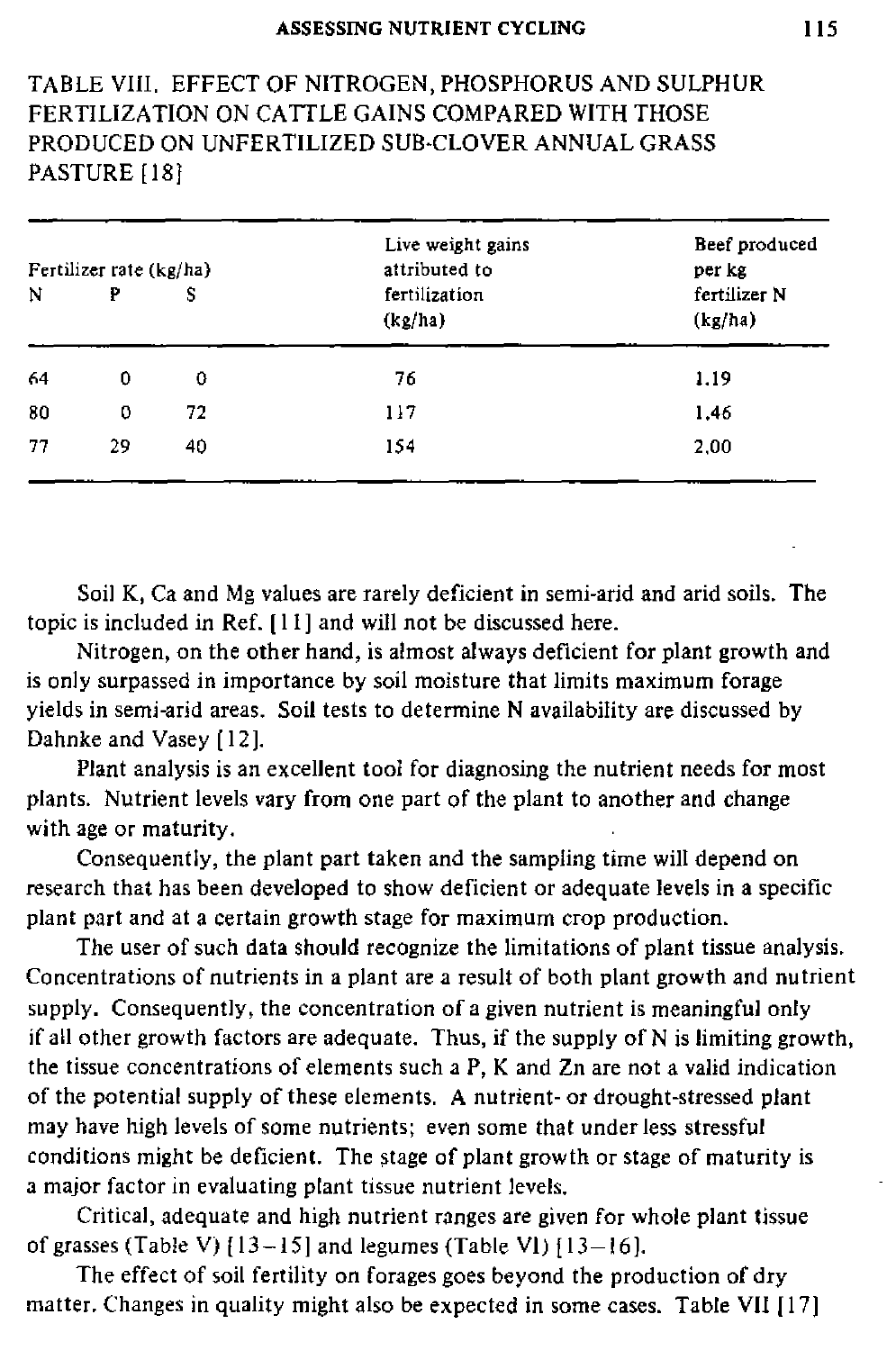#### 116 **MAYLAND**

shows not only the forage yield of crested wheat grass fertilized with N and grown with alfalfa, but the increased stocking rate and beef production resulting from the treatments.

Data from another study (Table VIII) [18] show the live weight beef gains attributable to fertilization with N, P, S or combinations of these nutrients. Beef production per unit of N clearly demonstrates the benefits of P and S fertilization to make more efficient use of N.

Very valuable insights into forage production have been achieved in the past. Those interested in grassland production systems are encouraged to read the review by Trumble [19]. He provides an excellent discussion on the approach to modern grassland improvement and the considerations that must be given to various environmental parameters including climatic conditions of rainfall, evaporation, drought, temperature and light. Soil fertility factors and general pasture management are discussed in addition to specific lines of agronomic investigation including water requirements, factors affecting mineral concentrations in forage, forage plant improvement and grass/legume interactions.

#### ANNEX

#### Common names of plants used in the text and their equivalent Latin binomials

| Alfalfa             | Medicago sativa L.                 |
|---------------------|------------------------------------|
| <b>Barley</b>       | Hordeum vulgare L.                 |
| Brome grass         | <i>Bromus inermis</i> Leyss.       |
| Corn                | Zea mays L.                        |
| Crested wheat grass | Agropyron desertorum               |
|                     | (Fisch. ex Link) Schult.           |
| Millet              | Pennisetum typhoides               |
|                     | (Burn. f.) Stapf & C.E. Hubb       |
| Oats                | Avena sativa L.                    |
| Orchard grass       | Dactylis glomerata L.              |
| Red clover          | Trifolium pratense L.              |
| Rye                 | Secale cereale L.                  |
| Sorghum             | <i>Sorghum bicolor</i> (L.) Moench |
| Subterranean clover | Trifolium subterraneum L.          |
| Sweet clover        | Melilotus officinalis              |
|                     | $(L.)$ Lam.                        |
| Timothy             | Phleum pratense L.                 |
| Wheat               | Triticum aestivum L.               |